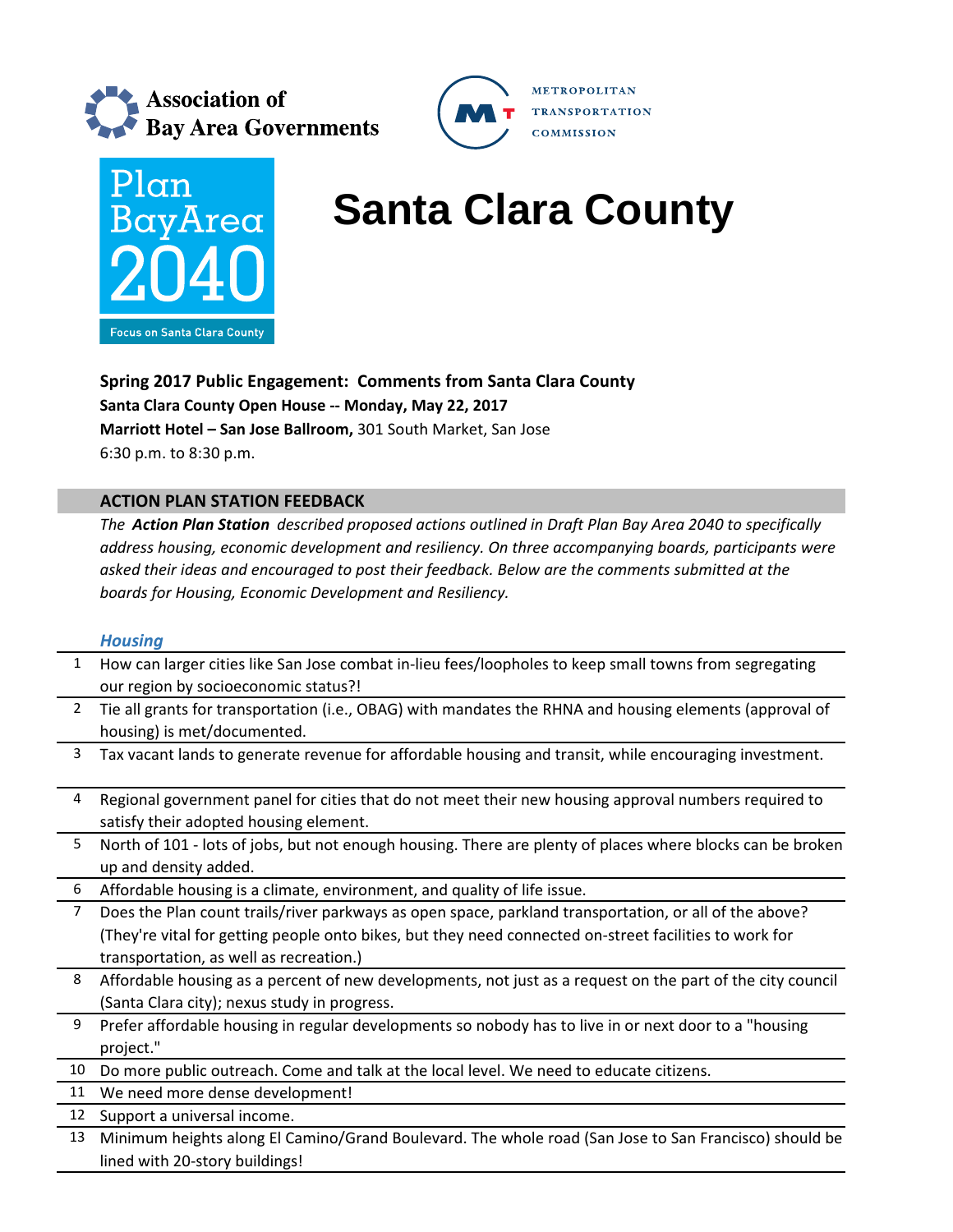- 14 Enforce existing laws/rules requiring developments to include a certain percentage of low‐income and mid‐income affordable housing and not let developers buy that rule out.
- 15 Educate the public on how real estate and housing markets work. The high price reflects what people are willing to pay - goes up when supply is too low relative to demand.
- 16 Take density and DV/AC decisions out of local control. The local city councils are not looking out for me they're looking out for their own property values. And they are lowering my quality of life!

#### *Economic Development*

17 Affordable housing co-ops.

- 18 San Jose's "Housing First" policy is goofy. More people are in a "gig" economy and working from home. "Employment" lands are an obsolete anachronism.
- 19 Tax credit for people who work within five miles from home or bike to work or walk to work. Reward them for helping to relieve traffic congestion.

20 +1 for Fix it First

21 Design and engineering works closely with manufacturing and prototype shops. This is also a source of transportation needs and congestion.

#### *Resiliency*

- 22 I see these actions as high priority.
- 23 Reduce and mitigate near‐roadway air pollution to improve health.
- 24 Urban agriculture and increased food access for low-income residents.
- 25 Each development has more sustainability features!
- 26 Agree with "acute failure" (in housing) assessment. Why are NIMBY local councils getting no pushback?
- 27 Plan Bay Area should include the statement "Housing bonds and impact fees will not resolve the Bay Area's affordability crisis." Policies affecting new supply MUST be part of the solution.
- 28 Important to emphasize "ecological services" to mitigate problems of climate change, especially for disadvantaged communities.
- 29 Lobby in Sacramento to have some state support (money) to help meet 80% greenhouse gas reduction goals by 2050.

30 Community building.

31 Build more dams.

32 I second the idea to build more dams for water.

- 33 Continue to connect with local government, water providers, water districts, and ABAG (for data assistance).
- 34 For the love of God, no more local control. We need to be like LA, Boston, NYC, DC.
- 35 Regarding expanding natural infrastructure, preserve Coyote Valley as open space agriculture. It is a material flood plain and should not be built out.

# **ACTIVITY STATION FEEDBACK**

*The Activity Station offered participants seven prompts to share additional ideas for how to address housing, economic development and resiliency. Below are the comments received at the Santa Clara County open house.*

#### *The best way to create more housing in the Bay Area is…*

- 1 I worry more about job creation (sustainable) before worrying about housing.
- 2 Stop letting NIMBYs and local councils control land use.

3 Reform CEQA.

4 Educate citizens and underserved folks about the situation, possible solutions at the local level. Ask for their participation.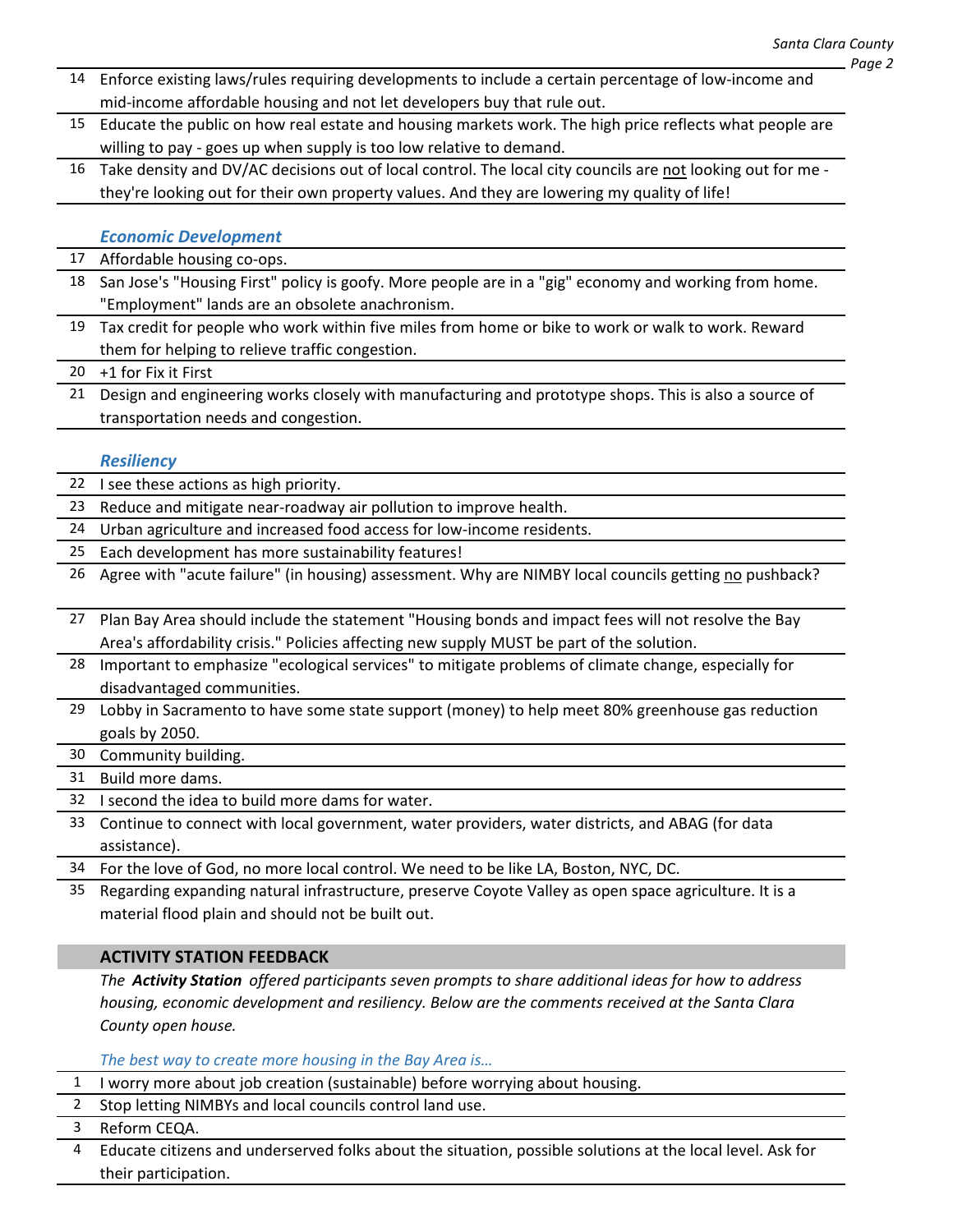Question the assumption that the economy must grow. 6 Move away from corporate campuses to high‐rise company buildings located in downtowns near transit. 7 Create a central infrastructure bank for transit improvements/infill and bike‐ped projects. 8 Institute a universal income. *To prevent displacement, I recommend…* 9 Why displace residents? Have the companies with money change/move so residents don't have to be displaced. *To solve the Bay Area housing crisis, I recommend that we…* 10 Create affordable housing. 11 Enforce housing growth commitments at the regional or state level. 12 Ditch in-lieu fees! 13 Need to focus on infill development. 14 Enforce existing development rules/laws to make developers include a certain percentage of affordable housing units and not allow them to "buy out" that requirement. *We can create a more resilient Bay Area by…* 15 Getting minority groups more involved with community issues. 16 Informing residents of the changes occurring. The outreach program should be improved! 17 Creating public transit I'm comfortable putting my 12‐year‐old on by himself. 18 Building adaptive capacity…which starts with trust; a cooperation emerging from spaces for honest and deep dialogue with ethnically, racially and economically diverse communities addressing pressing issues from such as housing, food access, and clean air and water. *We need a transportation system that…* 19 Treats people both with and without cars in a safe, equitable manner. 20 Is convenient, fast, connected, frequent service schedules, affordable. 21 Uses successful, efficient systems used in other countries (Europe, as an example) as a model - with more frequency of travel and connected systems. 22 Connects every city to job centers by transit, and provides safe facilities for walking and biking. 23 Connects every city to job centers by transit, and provides safe facilities for walking and biking. 24 Is a true high‐speed rail line. What is being created is not aligned to other countries. Make it RIGHT! 25 Has connected (and safe!) bicycle routes. 26 Has 10‐minute headways from Diridon to DeAnza College. All. Day. Long. 27 Serves first mile and last mile needs ‐ perhaps by cities partnering and taking more responsibility by bringing partnerships with business, especially high‐tech, to make it happen. *With the Action Plan in mind, I commit to…* 28 Staying informed; attending more meetings. **FEEDBACK VIA WRITTEN COMMENT FORMS**  *Some participants submitted additional comments via a comment form available at the open houses. Below are comments received at the Santa Clara County Open House.* 

*To keep the region's economy growing, we should…*

1 Would like improved Transbay public transit (across San Mateo Bridge, Dumbarton Bridge or Highway 237) ‐ connection of the different bus/transit companies ‐ AC Transit, Samtrans, etc.